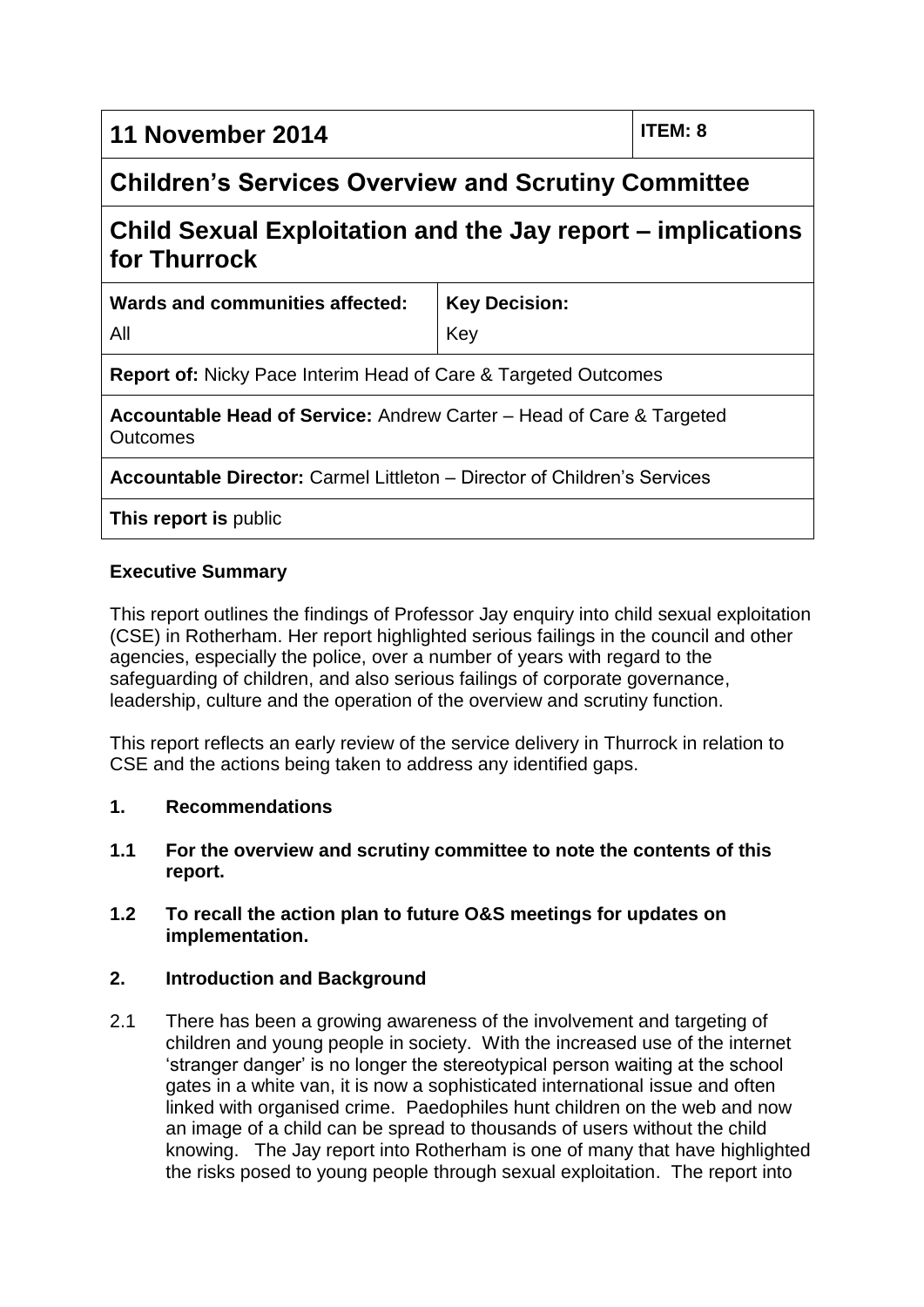paedophile rings in Derby city, Oxfordshire and Rochdale to name but a few and the recent report from the Office of the Children's Commissioner's Inquiry into Child Sexual Exploitation in Gangs and Groups have all highlighted the issues.

#### 2.2 Sexual exploitation and grooming

- 2.2.1 What is child sexual exploitation? In 2008 the national working group network developed the following definition, which is commonly used in government guidance and policy:
- 2.2.2 'The sexual exploitation of children and young people under 18 involves exploitative situations, contexts and relationships where young people ( or a third person or persons) receive 'something' (eg food, accommodation, drugs, alcohol cigarettes, affection, gifts, money) as a result of performing, and /or others performing on them, sexual activities. Child sexual exploitation can occur through the use of technology without the child's immediate recognition, for example by persuading them to post sexual images on the internet/ mobile phone without any immediate payment or gain. In all cases, those exploiting the child/young person have power over them by virtue of their age, gender, intellect, physical strength and /or economic or other resources. Violence, coercion and intimidation are common, involvement in exploitative relationships being characterised in the main by the child or young person's limited availability of choice resulting from their social / economic and /or emotional vulnerability. '
- 2.2.3 The process of 'grooming' by paedophiles has been well documented in national reports and research. Many of the children are already vulnerable when grooming began. The perpetrators often targets children's residential units and residential services for care leavers. It was not unusual for children in residential services and schools to introduce other children to the perpetrators.
- 2.2.4 Many of the children have troubled family backgrounds, with a history of domestic violence, parental addiction, and in some cases serious mental health problems. A significant number of the victims in Rotherham had a history of child neglect and/or sexual abuse when they were younger. Some had a desperate need for attention and affection. In Rotherham schools raised the alert over the years about children as young as 11, 12 and 13 being picked up outside schools by cars and taxis, given presents and mobile phones and taken to meet large numbers of unknown males in Rotherham, other local towns and cities, and further afield. Typically, children were courted by a young man whom they believed to be their boyfriend. Over a period of time, the child would be introduced to older men who cultivated them and supplied them with gifts, free alcohol and sometimes drugs. Children were initially flattered by the attention paid to them, and impressed by the apparent wealth and sophistication of those grooming them.
- 2.2.5 Many young people are convinced that they were special in the affections of a perpetrator, despite all the evidence that many other children were being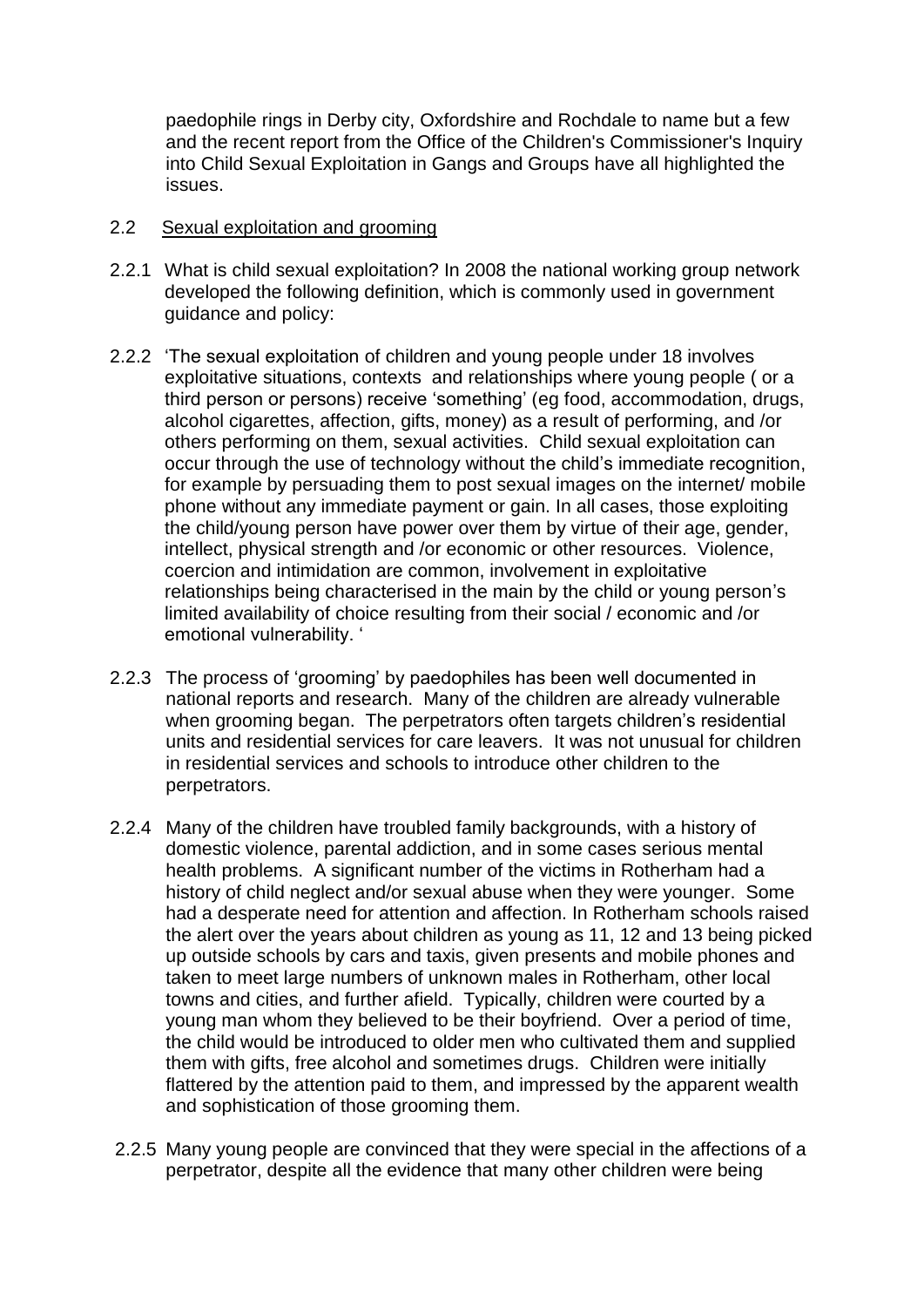groomed and abused by the same person. Some victims are never able to accept that they had been groomed and abused by one or more sexual predators. A key objective of the perpetrators was to isolate victims from family and friends as part of the grooming process. Over time, methods of grooming have changed as mobile technology has advanced. Mobile phones, social networking sites and mobile apps have become common ways of identifying and targeting vulnerable children and young people and we know that much younger children are being targeted in this way. Unguarded use of text and video messaging and social networking sites, can mean that children can unwittingly place themselves in a position where they could be targeted, sometimes in a matter of days or hours, by sexual predators from all over the world. In a small number of cases, this can lead to direct physical contact, rape and sexual abuse with one or more perpetrators. Grooming can move from online to personal contact very quickly indeed. One of the most worrying features is the ease with which young children aged from about 8-10 years can be targeted and exploited in this way without their families being aware of the dangers associated with internet use.

#### 2.2.6 The Jay report

The Jay report into child sexual exploitation (CSE) in Rotherham has received considerable media attention and makes chilling reading. This Independent Inquiry was commissioned by Rotherham Metropolitan Borough Council in October 2013. Its remit, covered the period 1997- 2013 and it believed that during this period 1400 children and young people had been sexual exploited. This abuse is not confined to the past but continues to this day. In just over a third of cases, children affected by sexual exploitation were previously known to services because of child protection and neglect. These children and young people suffered the most appalling abuse. They were raped by multiple perpetrators, trafficked to other towns and cities in the north of England, abducted, beaten, and intimidated. There were examples of children who had been doused in petrol and threatened with being set alight, threatened with guns, made to witness brutally violent rapes and threatened they would be next if they told anyone; girls as young as 11 were raped by large numbers of male perpetrators.

2.2.7 The collective failures of political and officer leadership were clearly laid out in the report. From as early as 1997 there was growing evidence that child sexual exploitation was a serious problem in Rotherham. It would appear that within social care, the scale and seriousness of the problem was underplayed by senior managers. At an operational level, the Police gave no priority to CSE, treating many child victims with contempt and failing to act on their abuse as a crime. Further stark evidence came in 2002, 2003 and 2006 with three reports known to the Police and the Council, which could not have been clearer in their description of the situation in Rotherham. The first of these reports was effectively suppressed because some senior officers disbelieved the data it contained. The other two reports set out the links between child sexual exploitation and drugs, guns and criminality in the Borough. These reports were ignored and no action was taken to deal with the issues that were identified in them.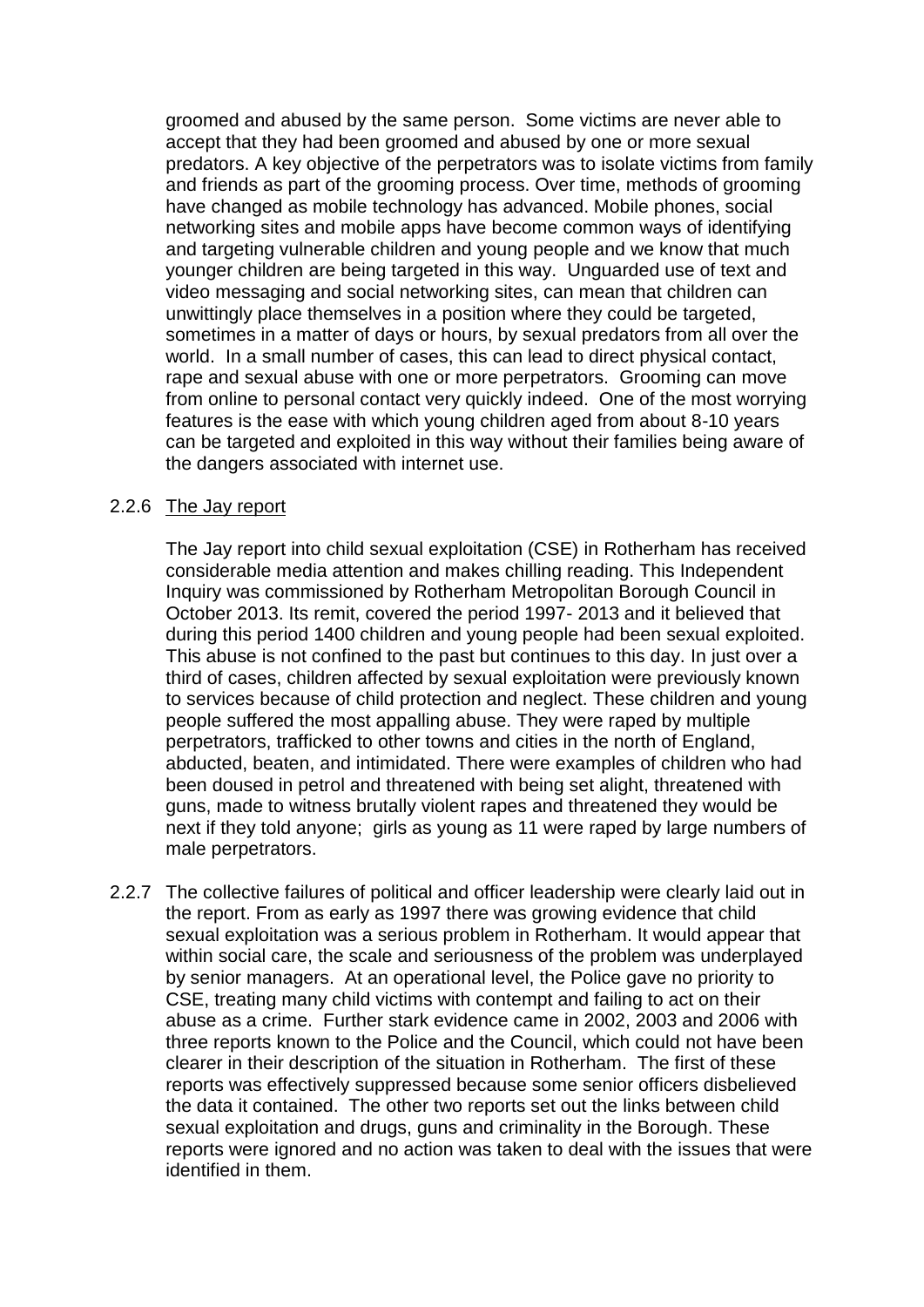- 2.2.8 It would appear that senior officers in the Police and children's social care continued to think the extent of the problem, as described by those working with the young people (predominantly women) was exaggerated. At an operational level, staff appeared to be overwhelmed by the numbers involved. The report suggests that there were improvements in the response of management from about 2007 onwards but by 2009, the children's social care service was acutely understaffed and over stretched, struggling to cope with demand. Seminars for elected members and senior officers in 2004-05 presented the abuse in the most explicit terms. After these events, nobody could say 'we didn't know'. In 2005, the Council Leader chaired a group to take forward the issues, but there is no record of its meetings or conclusions, apart from one minute. This led Professor Jay to conclude that there was a closed, often macho culture which led to accusations of a 'cover up'. She also reported totally inappropriate use of language by some elected members and officers, which appeared to have gone unchallenged.
- 2.2.9 By far the majority of perpetrators were described as 'Asian' by victims, yet throughout the entire period, councillors did not engage directly with the Pakistani-heritage community to discuss how best they could jointly address the issue. Some councillors seemed to think it was a one-off problem, which they hoped would go away. Several staff described their nervousness about identifying the ethnic origins of perpetrators for fear of being thought racist; others remembered clear direction from their managers not to do so. The issue of race, 'Asian men, white girls' which was reported in the media was over simplistic, as it did not account for the abuse of Asian women and girls in their own communities who for many reasons may not have come forward. There is growing evidence of Somalian and Eastern European gangs who are involved in organised crime, gun running, drugs as well as sexual exploitation. However, one of the key features in Rotherham was a resistance to acknowledging the ethnic makeup of the perpetrators and the failure to engage with the communities.
- 2.2.10 In December 2009, the Minister of State for Children and Families put the Council's children's safeguarding services into intervention, following an extremely critical Ofsted report. The Council was removed from intervention thirteen months later.
- 2.2.11 The Rotherham Local Safeguarding Children Board (LSCB) and its predecessor oversaw the development of good inter-agency policies and procedures applicable to CSE. The weakness in their approach was that members of the Safeguarding Board rarely checked whether these were being implemented or whether they were working. The challenge and scrutiny function of the Safeguarding Board and of the Council itself was lacking over several years at a time when it was most required.
- 2.2.12 The Jay report highlighted many improvements in the last four years by both the Council and the Police in Rotherham, but it was recognises the growing demands and financial constraints of both police and social care to respond continues to be challenging.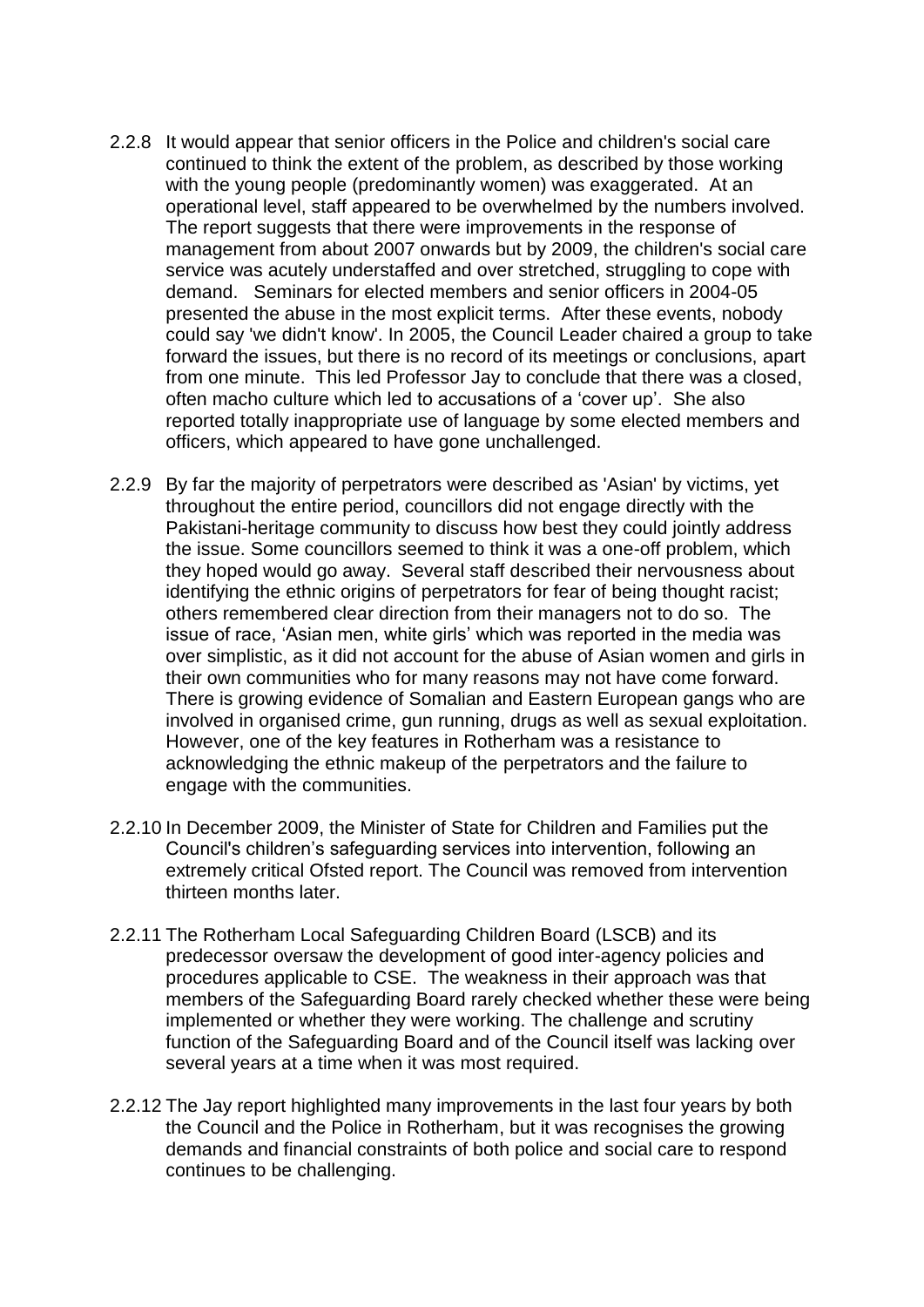- 2.2.13 The Jay report made 15 recommendations to improve the response to victims of CSE in Rotherham. One of the key areas was the lack of ongoing treatment and therapeutic support for the victims.
- 2.2.14 As a direct response to the issues raised in this response, the Government have commissioned Louise Casey with a team to review the response to CSE in Rotherham. Alongside this, OFSTED have undertaken an in-depth CSE inspection (including a further ten of these across the country) as well as an inspection of safeguarding. Teresa May has also asked all police forces to review their current and past response to CSE (see below and attached letters?).

#### 2.2.15 Thurrock response

The sexual exploitation of children and young people is completely unacceptable, regardless of race and culture. It is the collective responsibility of all agencies to identify those children at risk of CSE and ensure that swift and appropriate actions are taken to prevent them from becoming sexually exploited and to safeguard them from further risk of harm. A recent Children's' Commissioner Report sets out recommendations and minimum standards that we need to ensure are in place to support tackling CSE. I am pleased to report that the majority of those recommendations are already in place in Thurrock. Our approach and response to CSE takes into account the Children's commissioner report and also Working Together 2013 and its previous editions, the supplementary guidance published in 2009 and the legislation framework of the Criminal Justice System. It is an integral part of our current LSCB Business Plan and Childrens' and Young Peoples Plan (CYPP) and is one of the elements of the Violence Against Women and Girls Strategy (VAWG) adopted across the Borough. The LSCB is committed to combating the sexual exploitation of children through effective and coordinated multi agency and partnership working. The Children's Safeguarding Board are working closely with the Children and Young People's Partnership Board (CYPP) and adult safeguarding to ensure that children and young people who have been subjected to child sexual exploitation will receive seamless support as they progress from childhood to adulthood.

2.2.16 We have worked in partnership with our colleagues in Southend and Essex to develop a strategy and approach to meet the emerging needs across Essex as well as in Thurrock. The Southend, Essex and Thurrock CSE Strategic Group was established in 2012 and is chaired by the public protection lead for Essex Police. The Strategic Group, which includes representatives from agencies across the three authorities, is coordinating the multi-agency response to cases of CSE in Southend, Essex and Thurrock. There is also a local multiagency 'missing 'panel which meets monthly that looks at all children and young people who have been reported missing from home, care or education and identifies any risk factors which may indicate that the child is being sexually exploited. Thurrock has had a Missing protocol in place from 21012. Cases are regularly reviewed by this forum. The work of this panel led to an investigation known as Operation Steelband.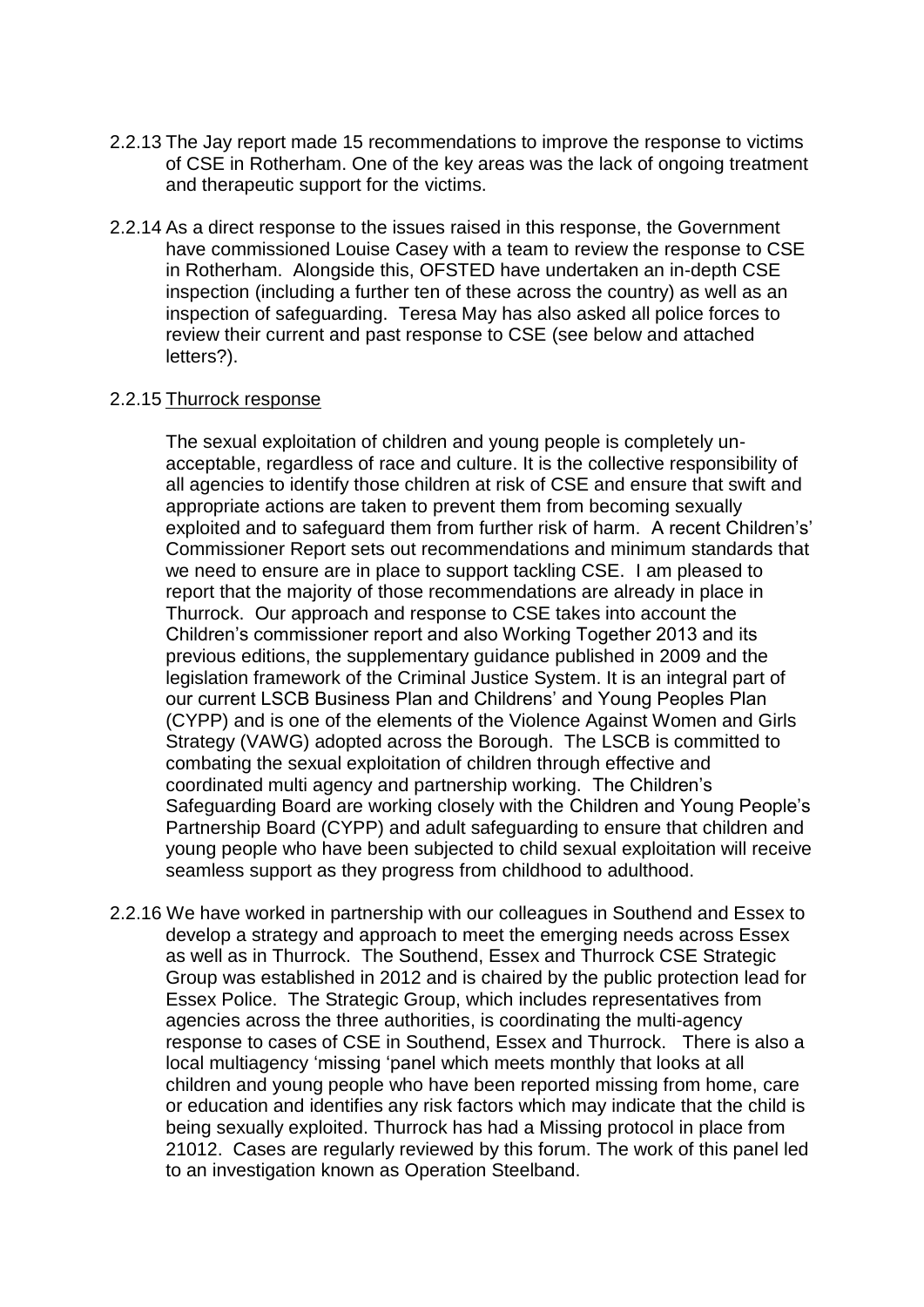- 2.2.17 We also have a multi-agency work stream that focuses on exploitation of children on line, which includes feedback from a young person's group. We have successfully rolled out through the LSCB a 'walking on line' roadshow which has targeted years 5,6 and 7 and reached in the region of 5,500 children. The focus has been warning them of the dangers of the internet and the 'dark web' but more importantly teaching them how to keep themselves safe. A number of roadshows are also being held for parents across Thurrock to raise awareness and help parents keep their children safer.
- 2.2.18 We have rolled out a multi agency e-learning basic awareness course on across agencies from the LSCB, to ensure that all staff coming into contact with children and young people are aware of the signs and Champion training – symptoms and what they need to do in the event of any concerns. The LSCB through the interagency training group have made initial provision for 1,500 on-line licences to be available for this training. CSE Champion training is being provided to enable additional knowledge and awareness to be available to support front line staff. A champion will be an individual such as the safeguarding lead at a school, team leader or GP practice. In addition to completing the e-learning course they will attend a day session explaining the Thurrock approach to CSE in more detail including a risk assessment toolkit and intelligence pathway. This training is being implemented from March 2014 following the initial completion of on line training. All partners represented on the LSCB will nominate a lead professional for CSE, who will act as the single point of contact for all matters relating to child sexual exploitation for their individual agency. They will complete the on line course and attend a half day lead champion session.
- 2.2.19 To aid front line practitioners and managers in determining the best response to a child or young person who may be at risk of CSE, the Strategic Group has agreed a common risk assessment toolkit to aid identification of the risk a young person or child may face. The newly established MASH carries out a risk assessment of every referral for CSE , since its implementation in July three young people have been identified as at risk of sexual exploitation.
- 2.2.20 A close relationship has been developed with licensing , specifically of taxis and budget hotels in the borough. This raised awareness acros the service has led to one taxi driver having his licence revoked following concerns.
- 2.2.21 Essex Police have agreed to be the lead agency in collating CSE intelligence. There is no specific offence of CSE and its pathways are very varied so all intelligence received associated with CSE will be tagged "Operation Care". This will enable analytical work to be conducted and produced to aid identification of linked offences or intelligence that will support a better understanding of the scale of the problem.
- 2.2.22 As a direct response to the Jay report, Thurrock's LSCB, children's services, alongside the police and health are reviewing all cases where there has been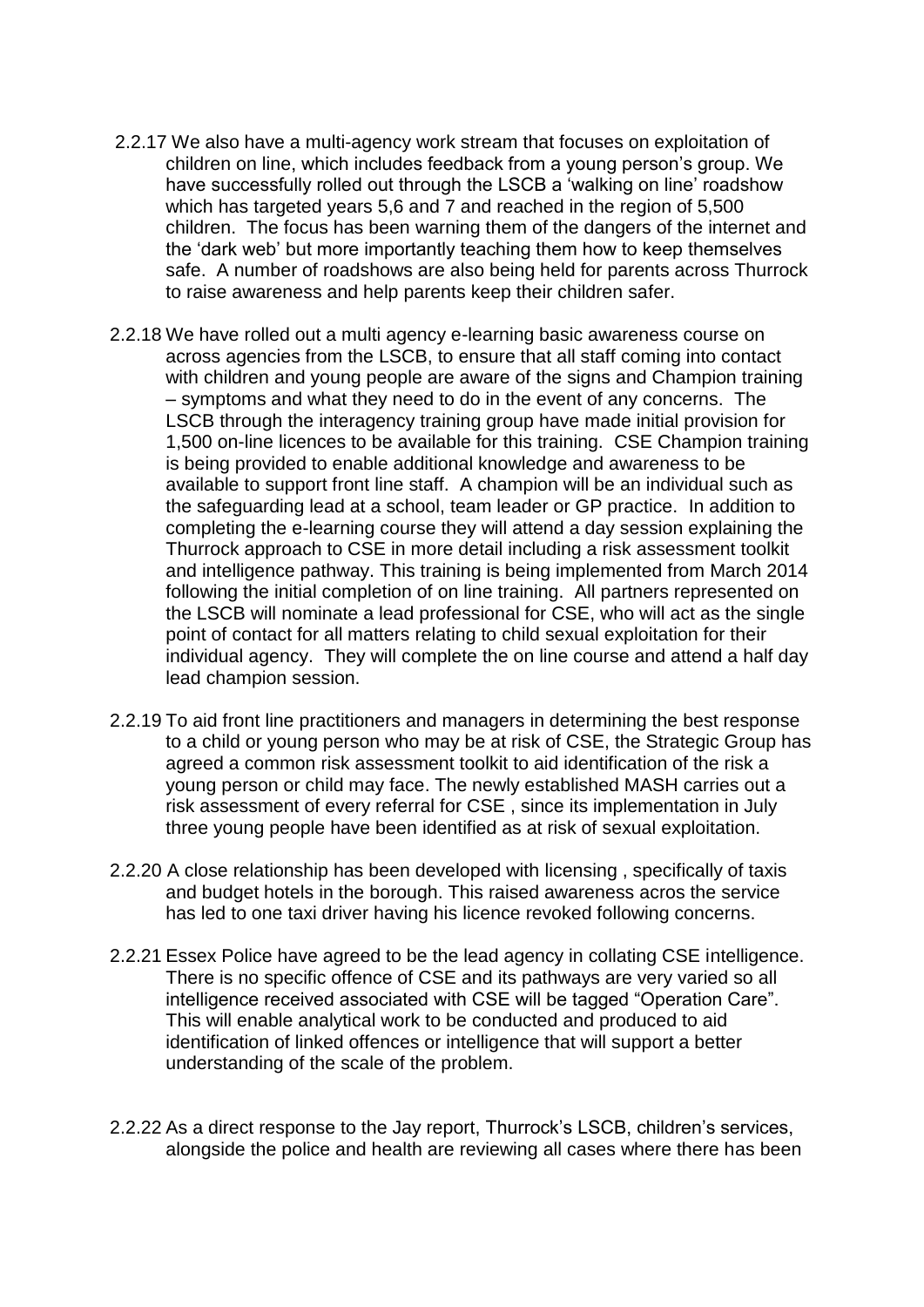any concerns about CSE and reviewing any recent operations and cases, as well as looking at historic cases from the last 5 years.

2.2.23 We believe that our response and approach is sufficiently flexible to respond to and learn from the experience of other areas, reviews and future guidance. We recognise there is more to be done and this is highlighted in future actions at the end of this report to ensure that we are confident that we have a robust response to CSE in the local area. We are not complacent about addressing this difficult issue.

# **3. Issues, Options and Analysis of Options**

3.1 In appendix 1 the areas for future work and gaps in our response in Thurrock are outlined. However, this is an initial analysis and it will need to be developed further following the review of historic cases.

# **4. Reasons for Recommendation**

- 4.1 For the overview and scrutiny committee to note the contents of this report.
- 4.2 To recall the action plan to future O&S meetings for updates on implementation.

# **5. Consultation (including Overview and Scrutiny, if applicable)**

5.1 In consultation with other agencies including the Local Safeguarding Children's Board and Licensing.

#### **6. Impact on corporate policies, priorities, performance and community impact**

6.1 The Jay report highlights a number of implications for corporate ownership and governance. It highlights the importance of a robust scrutiny role where challenge of the organisational culture is an open one.

# **7. Implications**

7.1 **Financial**

Implications verified by: **Kay Goodacre**

**Finance Manager – Children's Services**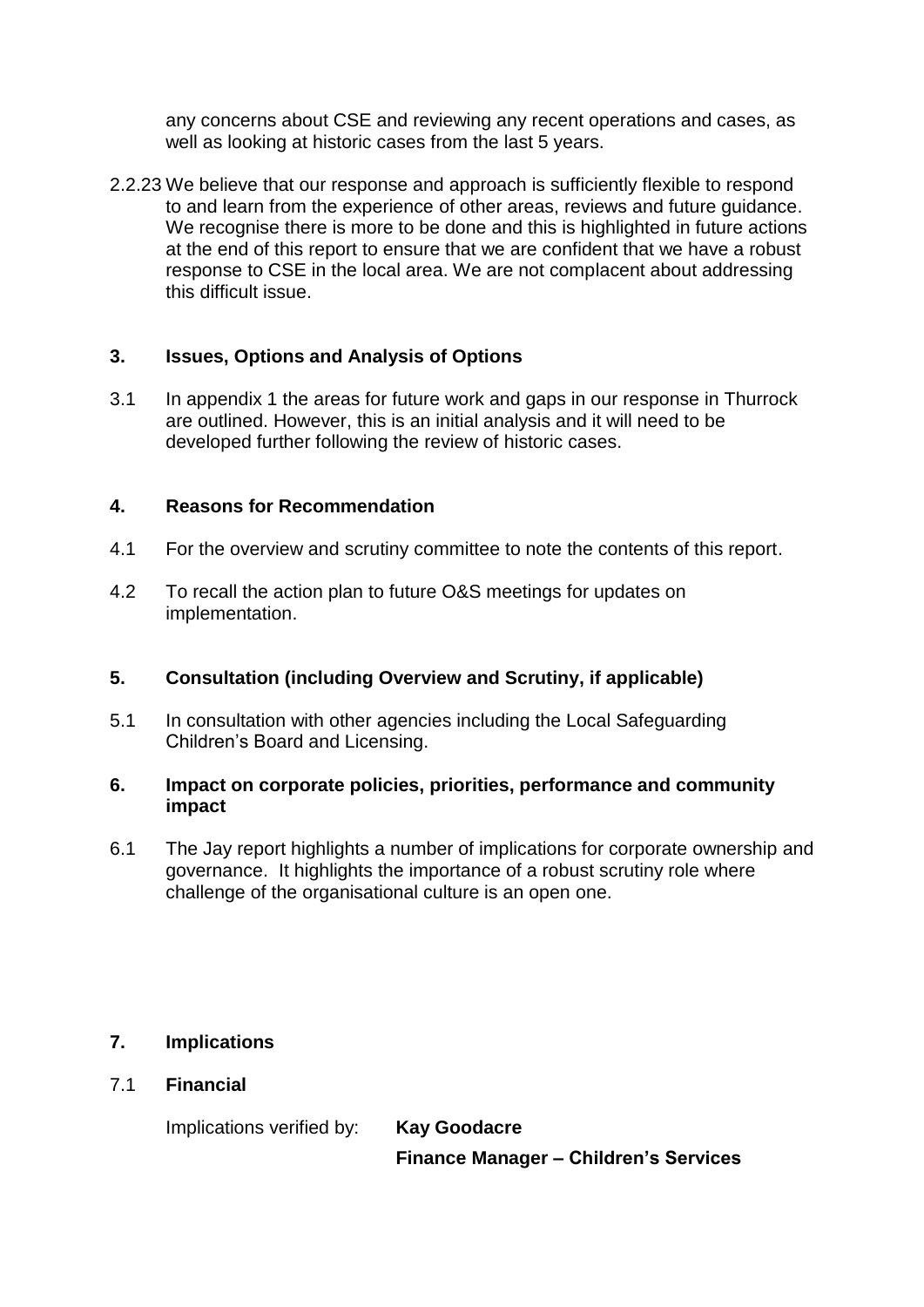Increasing awareness raising may lead to increasing demand for services to investigate and support children and young people subject to CSE, which may put additional pressure on the children's social care budget. Any major operations that need ring fenced resource may not be able to be met from existing resources.

## 7.2 **Legal**

Implications verified by: **Lindsey Marks**

# **Principal Solicitor for Children's Safeguarding**

There may be a necessity to take protective action of any children and young people who may have been subjected to CSE.

# 7.3 **Diversity and Equality**

# Implications verified by: **Natalie Warren Community Development and Equalities Manager**

This report highlights the necessity to develop strong links with developing communities, to understand the issues faced and address any developing areas of concern directly.

7.4 **Other implications** (where significant) – i.e. Staff, Health, Sustainability, Crime and Disorder)

This report highlights that CSE is not just an issue for Children's social care but wider issues such as licensing, public health (including sexual health) need to be aware of and addressing issues of CSE.

- **8. Background papers used in preparing the report** (including their location on the Council's website or identification whether any are exempt or protected by copyright):
	- Professor Jay report into CSE in Metropolitan Borough of Rotherham

#### **9. Appendices to the report**

• Appendix  $1 -$  action plan

#### **Report Author:**

Nicky Pace Interim Head of CATO